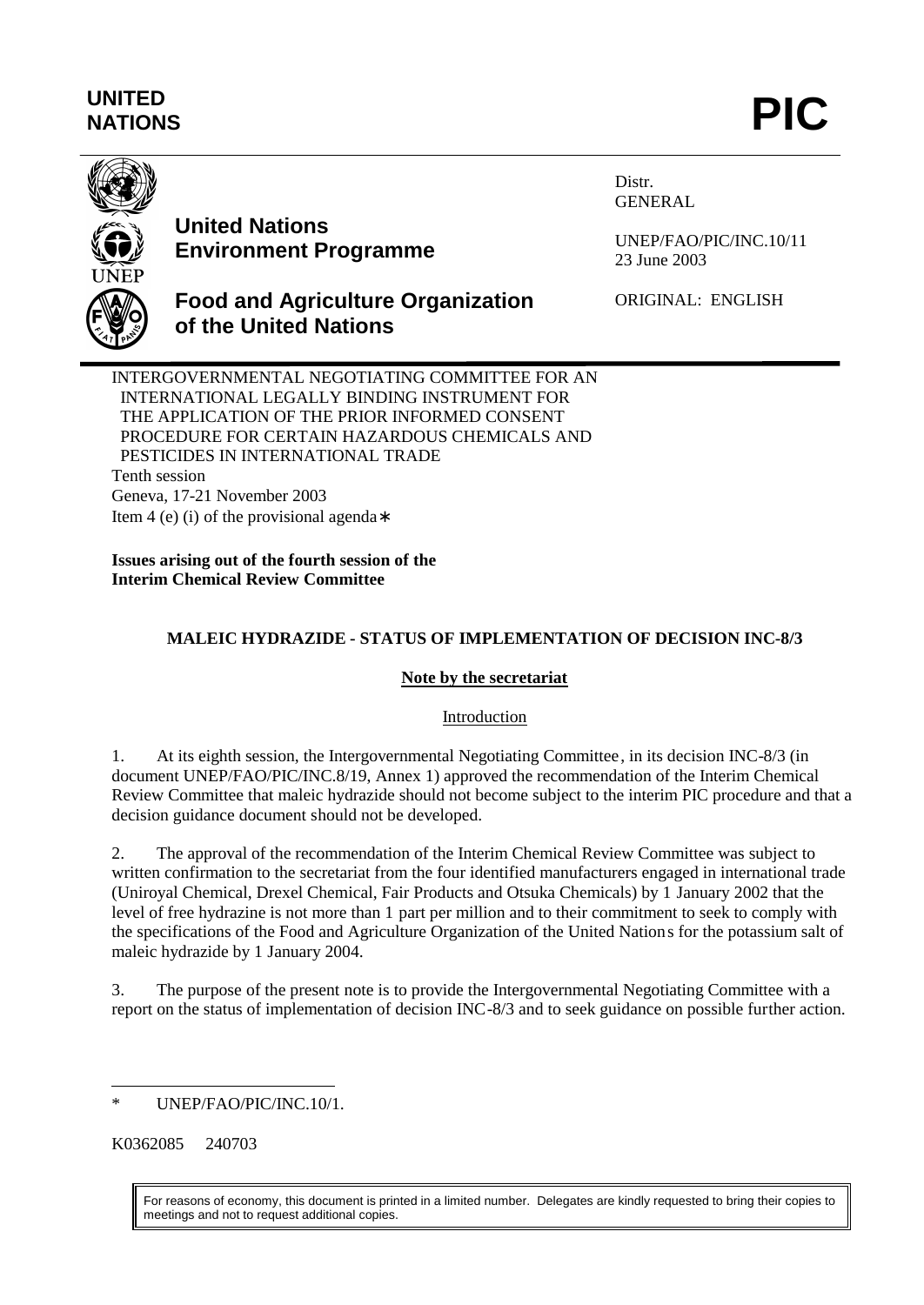### A. Background

4. At its first session, the Interim Chemical Review Committee addressed the overall policy issues concerning the addition of chemicals to the PIC procedure on the basis of control actions relating to contaminants, rather than to the chemical itself. It made a general recommendation to the Intergovernmental Negotiating Committee on the issue of contaminants but decided to refer the issue of chemicals whose use had been notified as banned or severely restricted on the basis of specified levels of contaminants to the Intergovernmental Negotiating Committee for further consideration. It decided also not to address the draft decision guidance document on maleic hydrazide until after the seventh session of the Intergovernmental Negotiating Committee (see document UNEP/FAO/PIC/ICRC.1/6 paras. 32-38, annex I, section E and annex III. See also annex VI, section A).

5. At its seventh session, the Intergovernmental Negotiating Committee, in its decision INC-7/5 (in document Annex I, UNEP/FAO/PIC/INC.7/15), decided that the Interim Chemical Review Committee should, on a pilot basis, and without prejudice to any future policy on contaminants, apply two approaches to its consideration of maleic hydrazide and its impurity hydrazine and report on the outcome to the Intergovernmental Negotiating Committee at its eighth session.

6. At its second session, the Interim Chemical Review Committee considered the issue of maleic hydrazide and recommended to the Intergovernmental Negotiating Committee that it should not be included in the interim PIC procedure provided certain conditions were fulfilled by the four identified manufacturers (Ohtsuko Chemicals, Japan; Fair Products, Drexel and Uniroyal, United States of America). The recommendation to the Intergovernmental Negotiating Committee and the reasoning behind it are given in annex IV of the report of the second session (UNEP/FAO/PIC/ICRC.2/11).

7. At the eighth session of the Intergovernmental Negotiating Committee, the Chair of the Interim Chemical Review Committee presented the aforementioned recommendation on maleic hydrazide. He drew attention to the proviso that if the manufacturers of maleic hydrazide failed to provide confirmation that the level of free hydrazine was not more than 1 part per million, the matter should be referred to the Interim Chemical Review Committee, which would then consider what action should be taken (see document UNEP/FAO/PIC/INC.8/19, paras. 39-45 and annex I (decision INC-8/3)).

8. In that connection, it was noted that the Convention did not cover products that did not enter international trade and that the maleic hydrazide produced in China was for domestic use only. As such products were not exported there was no obligation on that country's manufacturers to provide the confirmation of the level of free hydrazine (see document UNEP/FAO/PIC/INC.9/INF/3, paras. 12-13).

9. Decision INC-8/3 of the Intergovernmental Negotiating Committee at its eight session on maleic hydrazide is reproduced in annex I to the present note.

10. Subsequent to the eighth session of the Intergovernmental Negotiating Committee, the designated national authority of Japan provided further information on the status of maleic hydrazide production in that country to the secretariat. In the case of Ohtsuko Chemicals, it was stated that the product contained less than 1 part per million free hydrazine and was produced solely for domestic use. An additional manufacturer, the Japan Hydrazine Company, was also identified. The Japan Hydrazine Company produces the choline salt of maleic hydrazide. It was noted that the free hydrazine content of its products would increase considerably during storage, with the result that the level would exceed 1 part per million. The Ministry of Agriculture, Forestry and Fisheries (MAFF) of Japan indicated that it was working with the manufacturer on possible options, including voluntary cancellation and improved product quality, to keep the level of free hydrazine below 1 ppm. The Ministry would keep the Interim Chemical Review Committee and the Intergovernmental Negotiating Committee informed of progress. The letter giving this information is reproduced in annex II to the present note.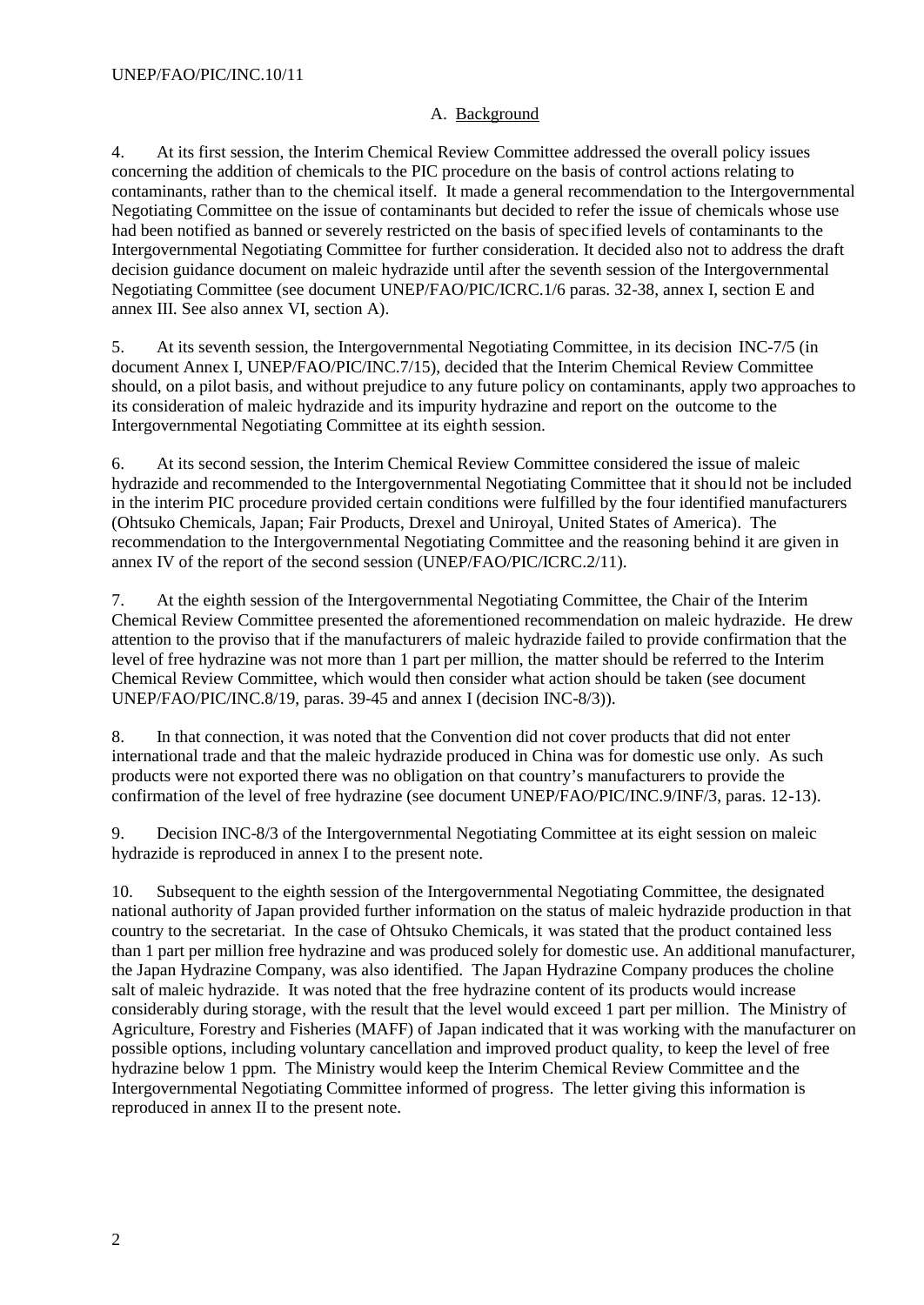11. At the ninth session of the Intergovernmental Negotiating Committee the representative of a regional economic integration organization expressed deep concern about the apparent failure of some manufacturers to comply with the condition of paragraph 2 of decision INC-8/3 whereby they should confirm their commitment to seek to comply with FAO specifications by 1 January 2004. He was particularly concerned to learn that one Japanese manufacturer had been identified as producing the choline salt of maleic hydrazide with a free hydrazine content of more than 1 ppm. That raised serious doubts about the continued validity of decision INC–8/3 not to include maleic hydrazide in the interim PIC procedure (see document UNEP/FAO/PSC/INC.9/21, para.61).

12. The representative of Japan replied that the competent authority in his country had reported that it had measured the hydrazine content of the maleic hydrazide produced by the Japan Hydrazine Company and had found it to be below 1 ppm. The authority was currently preparing a report on that survey and the Government of Japan would submit the results in writing to the secretariat (ibid., para. 62).

13. A report submitted to the secretariat by the Government of Japan in December 2002 stated that the choline salt of maleic hydrazide produced by the Japan Hydrazine Company was exported to the Republic of Korea. Analysis of representative batches of the choline salt of maleic hydrazide showed a level of free hydrazine ranging from 0.2 to 0.5 ppm. It was also noted that analysis of material available in retail stores in Japan showed free hydrazine levels of over 2 ppm. The producer had not applied for FAO specification. The report is reproduced in annex II to the present note.

14. The fourth session of the Interim Chemical Review Committee had before it a status report prepared by the Secretariat (UNEP/FAO/PIC/ICRC.4/14). It was noted (see document UNEP/FAO/PIC/ICRC.4/18, paras. 94-97) that, concerning the potassium salt of maleic hydrazide, one of the three producers in the United States had provided sufficient data to justify an FAO specification and the two further producers in the country had submitted relevant information, which would be considered at the FAO/WHO Joint Meeting on Pesticide Specifications in June 2003. One producer identified in China, one in the Republic of Korea and one in Japan had considered that, since their product was for domestic use only, FAO specification was not required. It appeared that the terms of decision INC-8/3 with regard to the potassium salt of maleic hydrazide had been fulfilled.

15. Also the Interim Chemical Review Committee observed that there were two possible courses with respect to the choline salt of maleic hydrazide: to clarify the question of the stability of the choline salt in storage and, if it was found to be stable, to seek an FAO specification; or, if the substance was not stable and represented a chemical with an unavoidable contaminant, to initiate preparation of a decision guidance document for the choline salt of maleic hydrazide. One representative cautioned that the issue of preparation of such a decision guidance document gave rise to other concerns that went beyond the question of levels of free hydrazine.

16. The Committee welcomed the report by the member from Republic of Korea that the country intended to amend its legislation to comply with the recommended specification of the FAO by the end of the year. The Committee also noted that, where possible, the designated national authority of the Republic of Korea would provide information on the levels of free hydrazine in the choline salt of maleic hydrazide available in that country, and observed that such analysis should also take into account the conditions of storage of the technical material and an indication of the period between its production date and the sampling. On that basis, and possibly with other information, it would be possible to confirm whether the product was decomposing and the hydrazine represented an unavoidable contaminant.

17. The second Joint FAO/WHO Joint Meeting on Pesticide Specifications, in June 2003, further considered the proposal for specifications for the potassium salt of maleic hydrazide based on the data submissions from two manufacturers from the United States of America (Fair Products and Drexel). The Meeting had sufficient information to justify the specifications; however, the initial manufacturer (Uniroyal now Crompton Corporation) had failed to provide the analytical method used for the determination of the active ingredient and of the free hydrazine, which are essential requirements for every specification and serve as the reference for subsequent manufacturers. In the absence of that information, the meeting was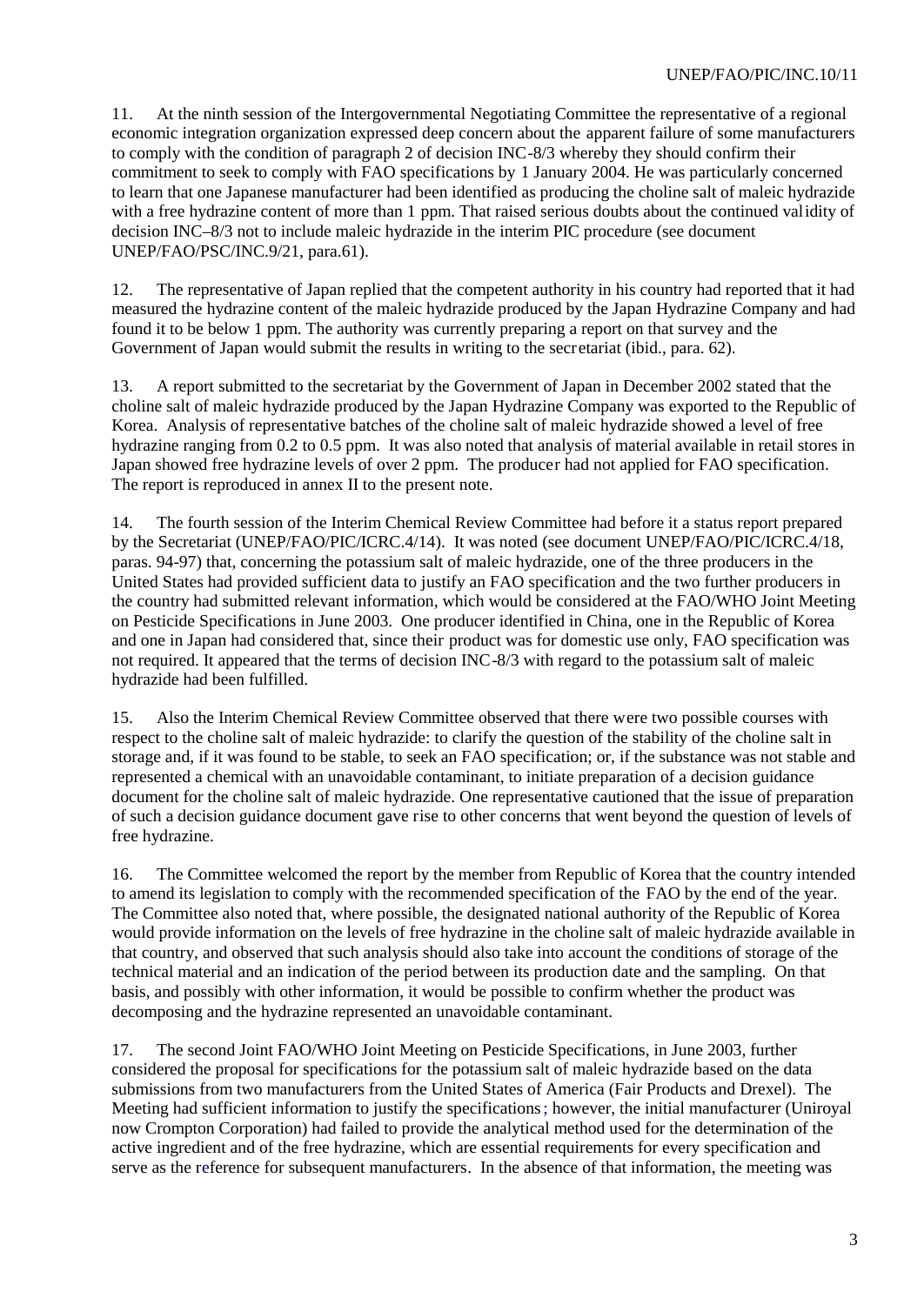#### UNEP/FAO/PIC/INC.10/11

unable to give final approval of the specifications for the potassium salt of maleic hydrazide. As soon as the required analytical methodology is available it will be possible to fin alize the specifications. It is not anticipated that the required information on the analytical method used will be available before the tenth session of the International Negotiating Committee.

18. As of June 2003, no further information was available from Japan or the Republic of Korea on the continued manufacture of and trade in the choline salt of maleic hydrazide the levels of free hydrazine which it contains or its stability.

#### B. Possible action by the Interim Chemical Review Committee

19. The Committee may wish to review the current status of the implementation of decision INC-8/3 concerning the potassium salt of maleic hydrazide and consider what further follow-up may be necessary regarding the choline salt of maleic hydrazide.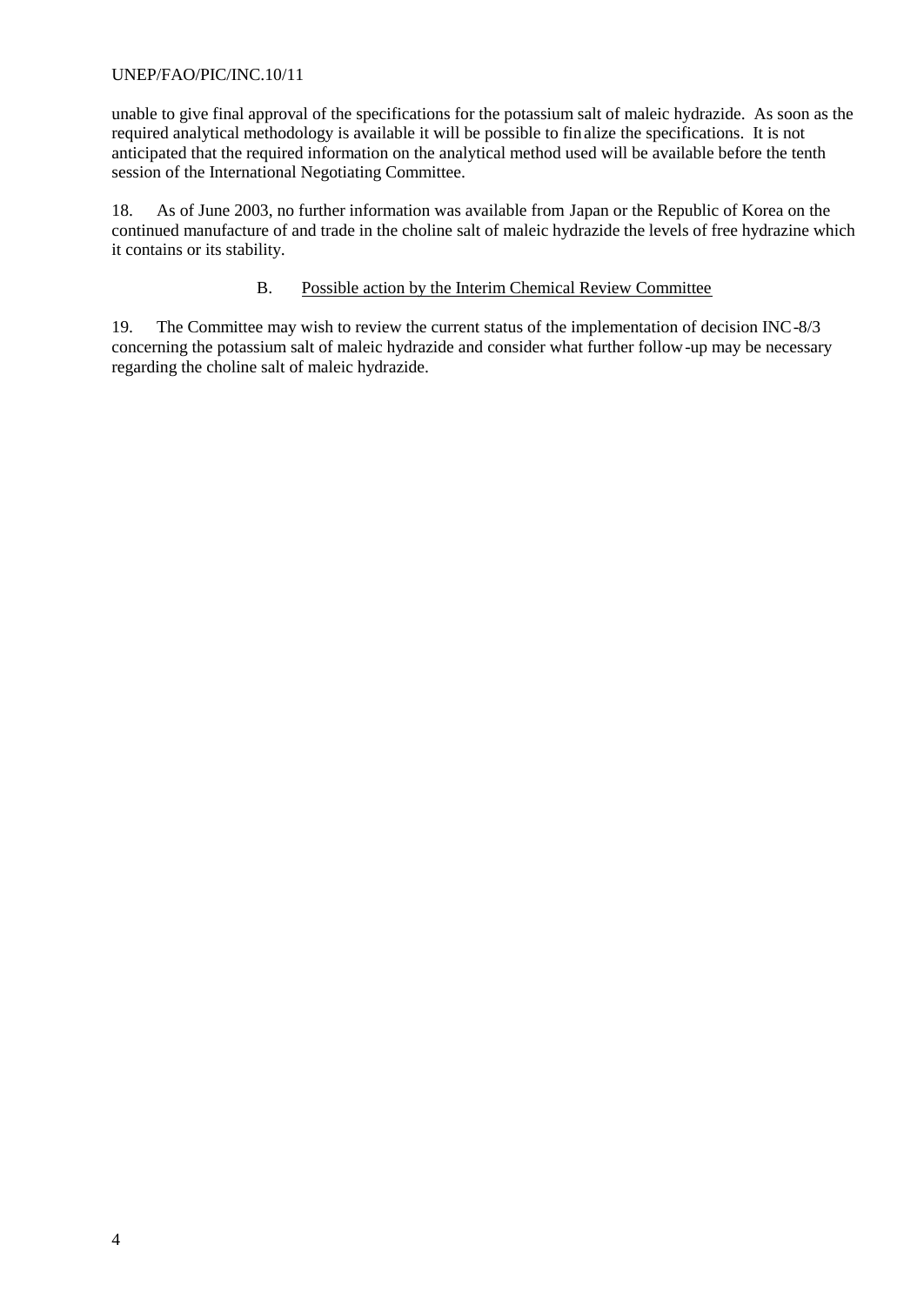#### Annex I

## Decision INC-8/3: Maleic hydrazide<sup>a</sup>

## The Intergovernmental Negotiating Committee

1. Approves the recommendation of the Interim Chemical Review Committee that maleic hydrazide not become subject to the interim PIC procedure and that a decision guidance document not be developed;

2. Makes subject paragraph 1 to written confirmation to the secretariat from the four identified manufacturers engaged in international trade (Uniroyal Chemical, Drexel Chemical, Fair Products and Otsuka Chemicals) by 1 January 2002 that the level of free hydrazine is not more than 1 part per million and to their commitment to seek and comply with the specifications of the Food and Agriculture Organization of the United Nations for the potassium salt of maleic hydrazide by 1 January 2004;

3. Decides that the present resolution shall not cause prejudice to or set precedent for any future policy on contaminants;

4. Requests relevant designated national authorities to encourage each identified manufacturer to provide written confirmation to the secretariat by 1 January 2002 that the level of free hydrazine is not more than 1 part per million and that it is committed to seek and comply with the specifications of the Food and Agriculture Organization of the United Nations for the potassium salt of maleic hydrazide by 1 January 2004;

5. Requests that confirmations by manufacturers of maleic hydrazide that the level of free hydrazine is not more than 1 part per million be submitted through the relevant designated authority to the secretariat;

6. Requests the Interim Chemical Review Committee to review whether confirmations by the four identified manufacturers of maleic hydrazide that the level of hydrazine is not more than 1 part per million are provided to the secretariat by 1 January 2002, to review the statements and to report to the Intergovernmental Negotiating Committee at its ninth session;

7. Requests designated national authorities to identify additional manufacturers of maleic hydrazide engaged in international trade and submit this information to the secretariat for consideration by the Interim Chemical Review Committee;

8. Encourages the Food and Agriculture Organization of the United Nations to give priority to the preparation of specifications for the potassium salt of maleic hydrazide;

9. Requests designated national authorities in future to provide greater specificity about the chemicals subject to their reported regulatory actions, in order to avoid the necessity of the Interim Chemical Review Committee having to interpret the notifications to determine which chemicals are to be considered;

10. Requests the Interim Chemical Review Committee to follow progress made with regard to the preparation of specifications of the Food and Agriculture Organization of the United Nations for the potassium salt of maleic hydrazide and report to the Intergovernmental Negotiating Committee at its ninth session.

 $\overline{a}$ <sup>a</sup> UNEP/FAO/PIC/INC.8/19, annex I.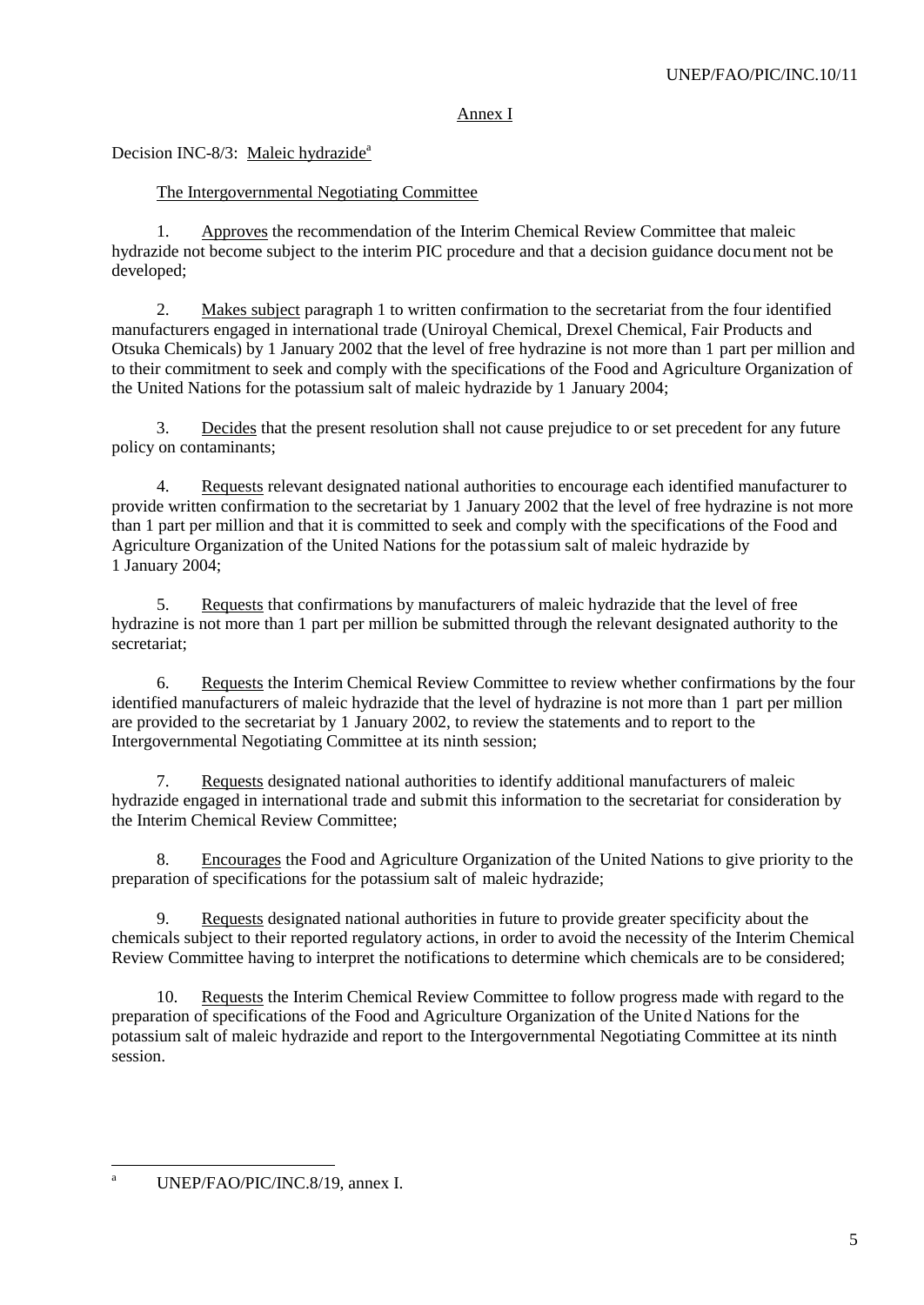UNEP/FAO/PIC/INC.10/11

### Annex II

Letter from the designated national authority in Japan concerning manufacturers of maleic hydrazide in Japan

Report from MAFF Japan (December 5, 2002)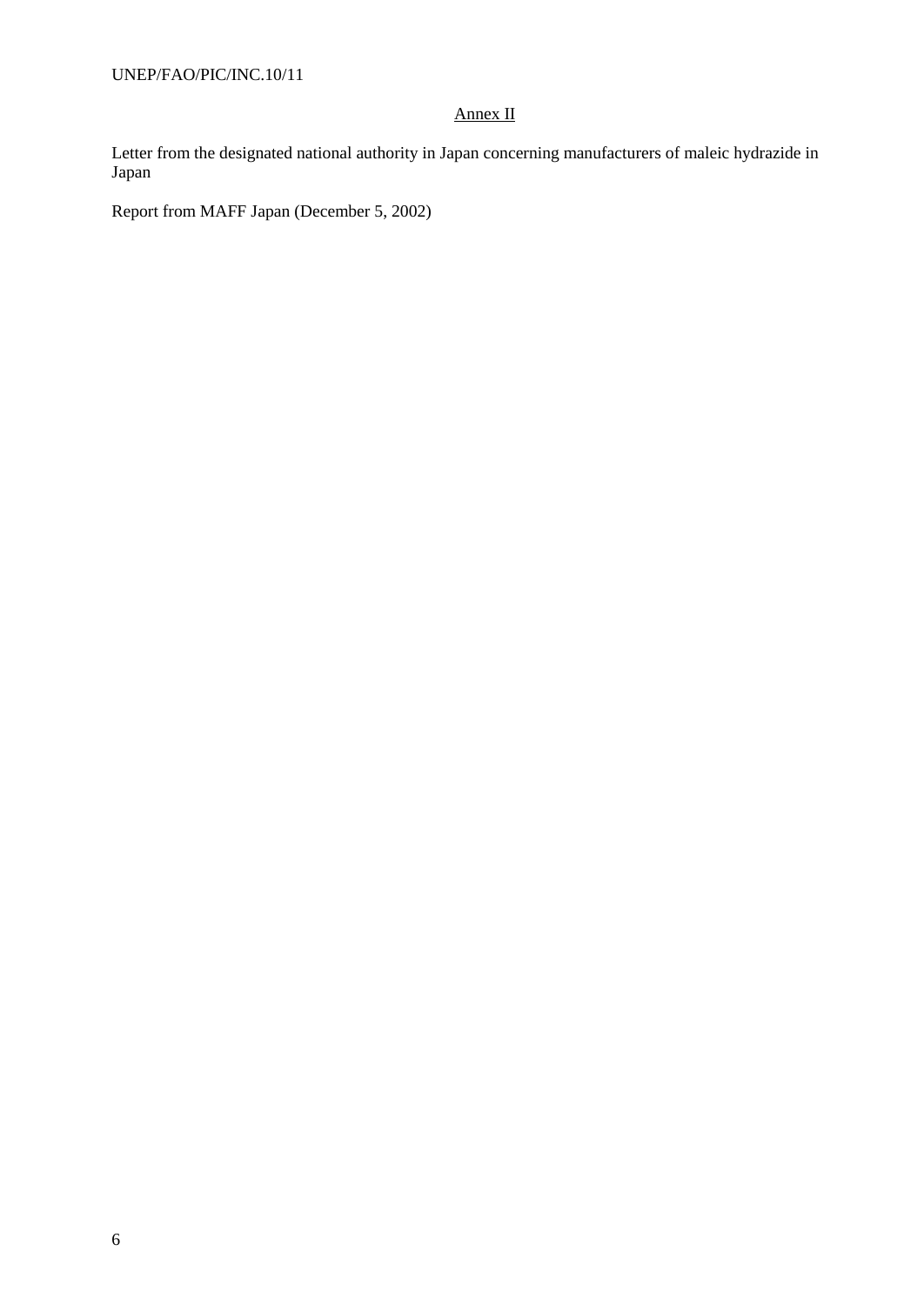#### *Ministry of Agriculture, Forestry and Fisheries of Japan Agricultural Chemicals Administration Office Agricultural Materials Division 1-2-1, Kasumigaseki, Chiyoda-ku, 100-8950, Tokyo, Japan*

To: Mr. N.A.Van der Graff Executive Secretary of Rotterdam convention

Re: Mareic Hydrazide

Dear Mr. N.A.Van der Graaff

Regarding the decision at PIC-INC 5 and also letter of 6. Nov. 2001, Japan would like to notify the identified manufacture of Maleic Hydrazide in Japan.

Japan identified a manufacture, Japan Hydrazine Co. Ltd., in addition to Otsuka Chemical. Co .Ltd, which is already identified in ICRC and INC of PIC convention. Identified manufactures are as follows;

#### u The addresses and attentions

Ohtsuka Chemical Co.Ltd. Attention: Mr.Akihide Andoh 3-2-27 Ote Dori, Chuo-ku, 540-0021 Osaka, Japan

Japan Hydrazine Company, Inc. Attention: Mr. Naoki Uchino Iino Bidg,)9F, 1-1, Uchisaiwai-cho 2-chome, Chiyoda-ku, Tokyo 100-0011,Japan

u Overview of Products

Ø Ohtsuka Chemical

Ohtsuka Chemical is manufacturing Mareic Hydrazine potassium salt which contains free hydrazine contents is bellow 1ppm. It is certified that the content of free hydrazine does not increase during storage and the level is kept bellow 1ppm.And the fact that the company's products is not exported to other countries, then distributed only within Japan.

Finally Japan believes that the products should not be any problem within the scope of PIC procedure.

Ø Japan Hydrazine Company, Inc.

Japan also identified additional Manufacture, Japan Hydrazine Company, Inc., which is producing Maleic Hydrazine in Japan. Japan also informs that it is revealed that the company is producing Maleic Hydrazine Choline Salt. Depending upon our investigation and information provided from the manufacture about of their product, we found that free hydrazine content of their products would be increase considerably during storage; consequently the level would exceed 1ppm.

Japanese MAFF recognizes that the fact is serious and is going to setting regal level of maximum constants of free hydrazine in pesticides. Consequently, the sales of the products which exceed the level would be ban within Japan.

The manufacture is considering voluntarily cancel of manufacturing the product, or improve on the product to keep the free hydrazine below 1ppm. Japan MAFF will supervise and consult with that manufacture about possible solution and Japan MAFF will inform the result in ICRC and INC.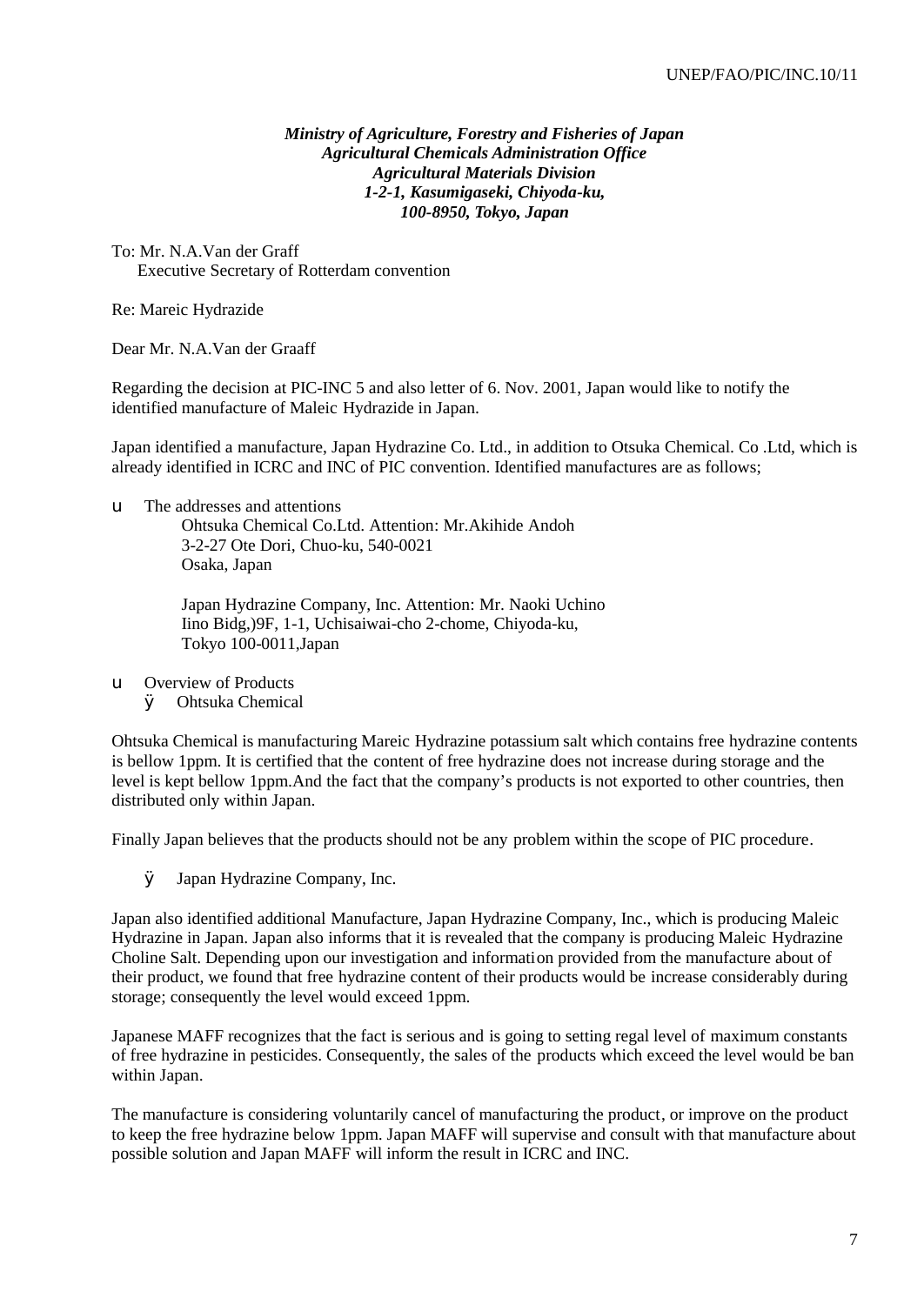#### UNEP/FAO/PIC/INC.10/11

Regards,

Takehiko Yokoyama On Behalf of Mr. Kiyoshi Sawada Director, Agricultural Chemicals Administration Office Ministry of Agriculture Forestry and Fisheries of Japan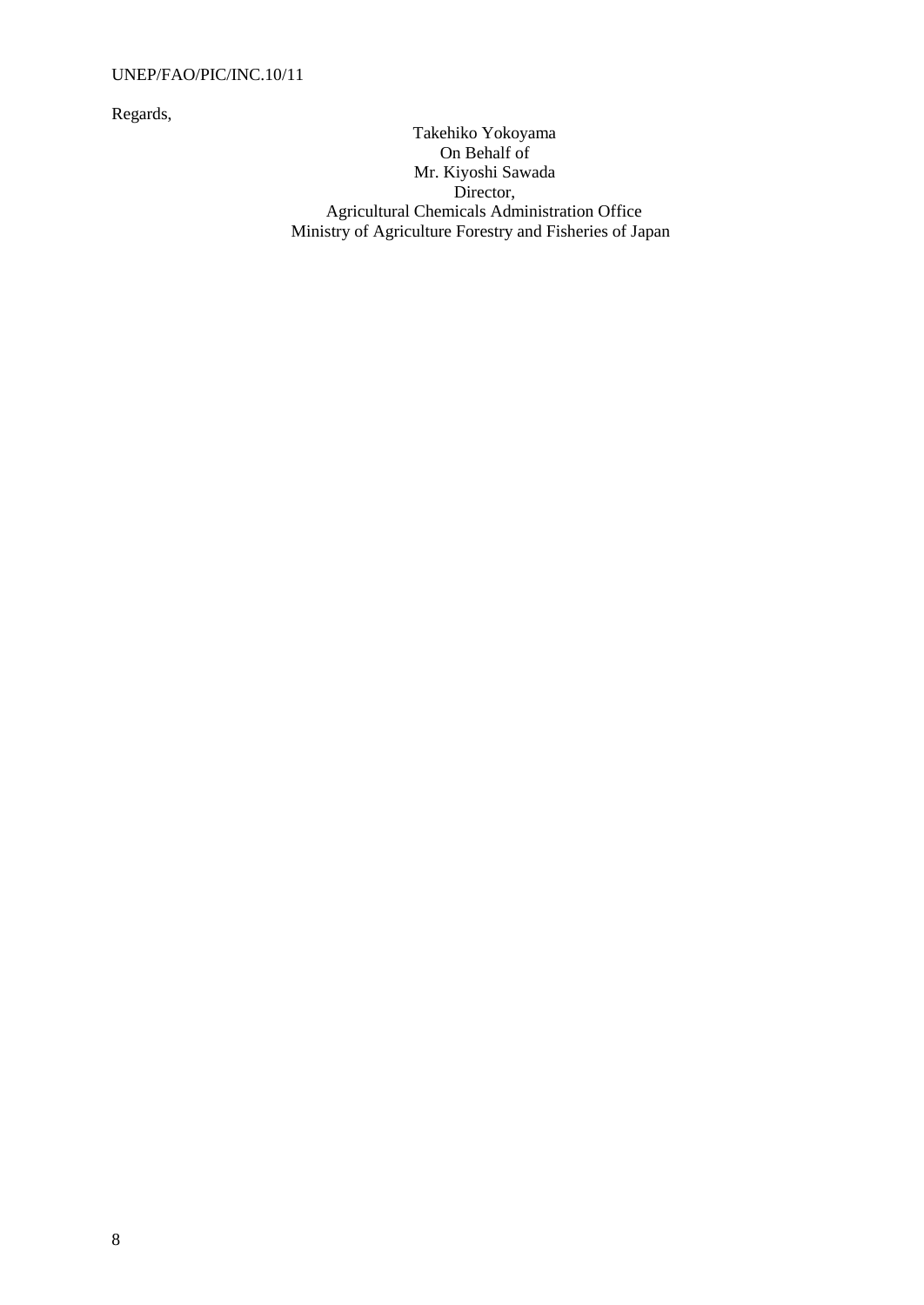2001/006

|                 | +39-06-5705-6347 (FAO, Plant Protection Service)                                    |                          |         |
|-----------------|-------------------------------------------------------------------------------------|--------------------------|---------|
|                 | FAX No: 022-797-3460 (UNEP Chemical)                                                |                          |         |
|                 | Interim Secretariat for the Rotterdam Convention                                    |                          |         |
|                 | Mr.Erik Larsson, Coordinator                                                        | ŗс<br>Mr. VAN DER GRAAEE | inalaks |
| $\mathsf{TO}$ : | Mr. Jim Willis, Executive Secretary<br>Mr. Niek Van der Graaff, Executive Secretary | Rd<br>DEC.               | 5202    |
|                 |                                                                                     | <b>PLAN</b>              |         |

**MISSION DU JAPON** 

15

Lear Mr. Wills, Mr. Van der Graaff CC: Mr. Larsson

TEL NO: +41-(0) 22-717-3324

Upon instructions from my authorities, I am hereby submitting the report on the hydrazine content of the maleic hydrazide produced by a Japanese manufacturer. This report is in response to the discussion at the PIC INC9 i

I would appreciate if you could confirm your reception of this report by FAX or by e-mail.

Should you have any further inquiries regarding this matter, please do not hesitate to contact me at the Japanese Mission in Geneva.

Eest regards,

02 18:12 FAX 15

akt. Lh Akiho Shibata

Permanent Mission of Japan in Geneva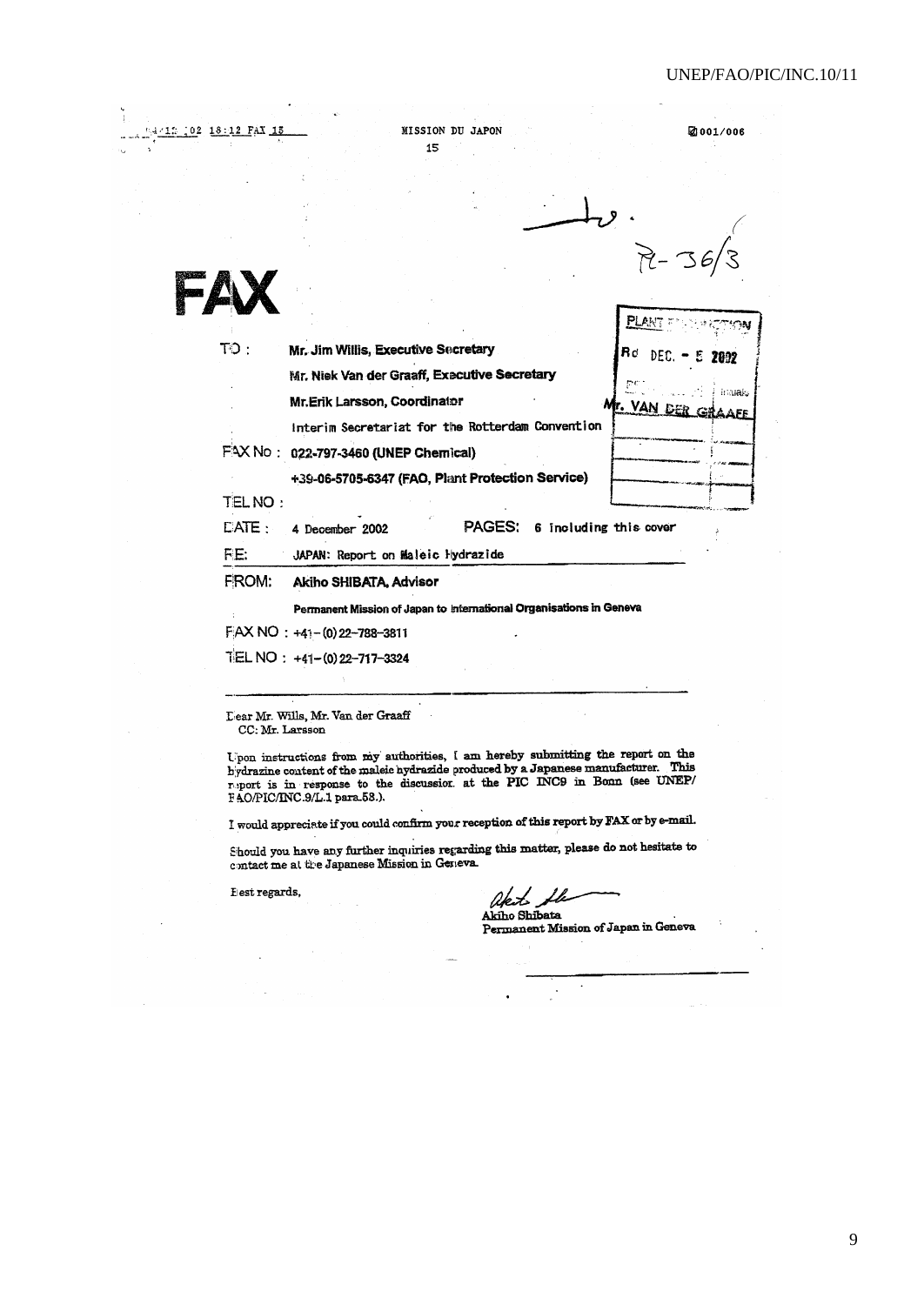#### 14/12 02 18:12 FAX 15

团002/006

 $\mathcal{F}^{(n)}$ 

Japan MAFF surveyed the situation of maleic hydrazide choline salt in Japan.

Japan MAFF received the information of the maleic hydrazide choline salt from the Japan Hydrazine Company Inc.

MISSION DU JAPON

्री के स्थित कर से स्थान के स्थित करने के स्थान करने के स्थान करने के स्थान करने के स्थान करने के स्थान करने क<br>स्थान के स्थान करने के स्थान करने के स्थान करने करने के स्थान करने के स्थान करने के स्थान करने के स्थान करने क

ل التواس

Japan Hydrazine Company Inc. is only one manufacture of maleic hydrazide choline salt.

Japan has other producing company, Otulia chemical corporation, but their product is potassium salt.

In this document, Japan reports the choline salt only.

We prepare this report base on the information of the manufacture.

Their reports said that free hydrazine contant in their export product is 0.38 ppm (mean value of five samples) as follows.

#### **REPORT**

1. Chemical name

Maleic Hydrazide Choline salt

2. Product manufacturer

Japan Hydrazine Company, Inc.

3. Product name (local)

Eruno (39 %(MH-C); Liquid formulation)

4. Export country

Korea

5. Export preduct

Maleic Hydrazide Choline salt (Technical grade)

6. Specification

Content of hydrazine: 1.0 ppm max

See: C-MH specification

7. Result of content

Manufacturer analyzed content of MH-C, MH and free hydrazine in their

product

10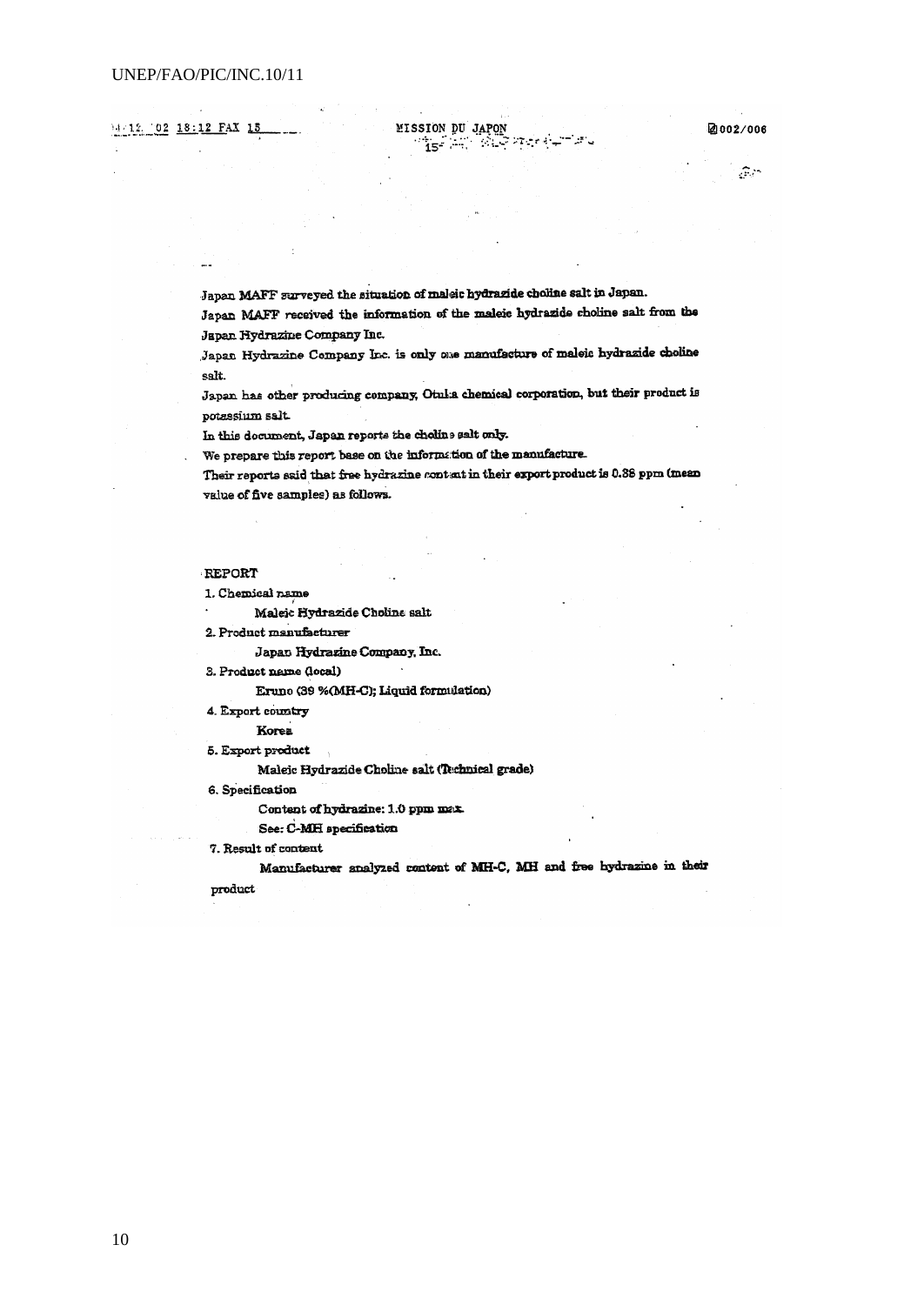**MISSION DU JAPON** أبطحها المتجاراتين  $\frac{1}{15}$   $\frac{1}{15}$ 

2003/006 F.

Table 1 Content of the maleic hydrazide choline salt for export grade products

| Lot No.         | 2C21-21Y | 2C22-21Y | 2C23-21Y | 2C23-22Y | <b>2C25-21Y</b> |
|-----------------|----------|----------|----------|----------|-----------------|
| MHC(%)          | 59.64    | 59.77    | 59.65    | 60.19    | 60.23           |
| MH (%)          | 31.06    | 31.13    | 81.07    | 31.35    | 31.37           |
| Hydrazine (ppm) | 0.4      | 0.3      | 0.4      | 0.2      | 0.5             |

See: Result of Hydrazine contaminated level in the export product for the Korea

#### Conclusion

 $\overline{\phantom{a}}$  .

Analytical data of the free hydrazine content in the export grade MH-C product by Japan Hydrazine Company Inc. is 0.38 ppm (mean value of five samples). This level is within their specification.

For the export products, it is technical grade; Japan does not have any stability information on the formulation of import country.

Father more, Japan understands that the import country has regulation of free hydrazine level. Retail pesticide in import country would be sold within their standard. ACIS analyzed some retail product taking from consumer in Japan; those samples contain over 2 ppm of free hydrazine. The reason for this incident is seem to the effect of inert ingredients.

\*ACIS: Agricultural Chemicals Inspection: Station, this organization is under the MAFF

 $2.0900$ .<br>Kazue OGURA

Deputy Director Agricultural Chemicals Administration Office **Agricultural Production Bureau** Ministry of Agriculture, Forestry and Fisheries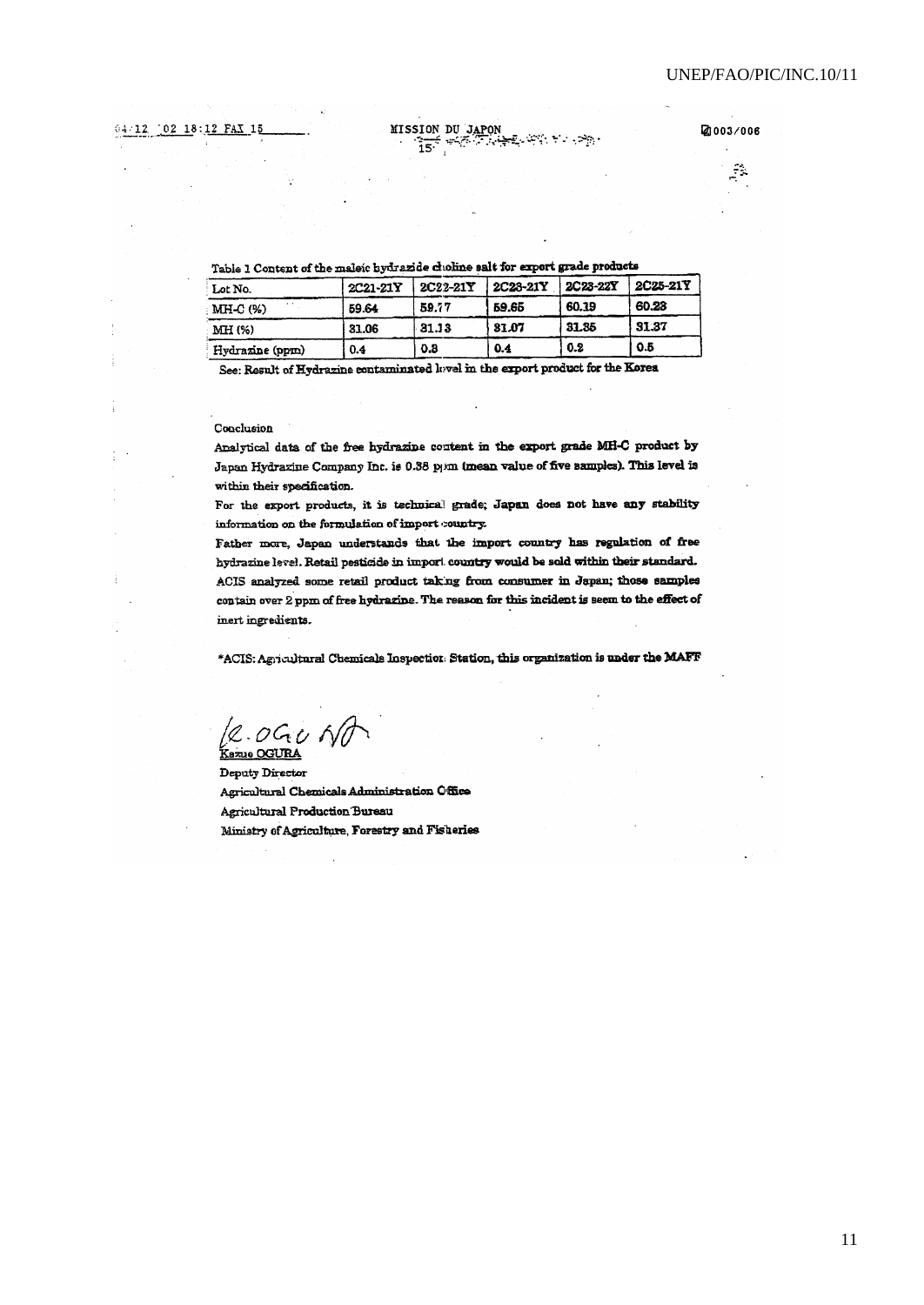MISSION DU JAPON 94/12  $0218:13$  FAX 2004/006  $\mathbf{1}$  $\mathcal{L}_{\mathcal{B}}^{\mathcal{B}}=\left\{ \mathcal{B}_{\mathcal{B}}^{\mathcal{B}}\right\} \mathcal{B}_{\mathcal{B}}^{\mathcal{B}}\left\{ \mathcal{B}_{\mathcal{B}}^{\mathcal{B}}\right\} \mathcal{B}_{\mathcal{B}}^{\mathcal{B}}\left\{ \mathcal{B}_{\mathcal{B}}^{\mathcal{B}}\right\} \mathcal{B}_{\mathcal{B}}^{\mathcal{B}}\left\{ \mathcal{B}_{\mathcal{B}}^{\mathcal{B}}\right\} \mathcal{B}_{\mathcal{B}}^{\mathcal{B}}\left\{ \mathcal{B}_{\mathcal{B}}^$  $\hat{\mathbf{z}}$ Oct. 21 2002 Japan Hydrazine Company Inc. Examination Div. Sakside Laboratory Result of Hydrazine contaminated level in the export product for the Korea 2C21-21Y 2C22-21Y ditto light brown Outlook water so.uble liquid Content of MH-choline salt 59.64 59.77 31.13 MH (%) 31.06 33.61 Choline (%) 33.59 Hydrazine ppm  $0.4$  $0.3$ 10.4 PH (at 20°C) 10.3 2C23-21T 2C23-22Y ditto Outlook light brown water soluble liquid Content of MH-choline salt 59.65 60.19 MH (%) 31.07 81.95 (Choline (%) 33.70 33.85 Hydrazine ppin  $0.4$  $0.2$  $PH$  (at 20 $°C$ ) 10.3 10.1 2C25-21Y Outlook light brown water scluble liquid Content of MH-choline salt 60.23 MH (%) 31.37 31.87 Choline (%) Hydrazine ppm  $0.5$ PH (at 20°C) 10.5

> Note List of examination data sheet for the shipment contains the outlook, content of MH-choline sait and free hydrazine.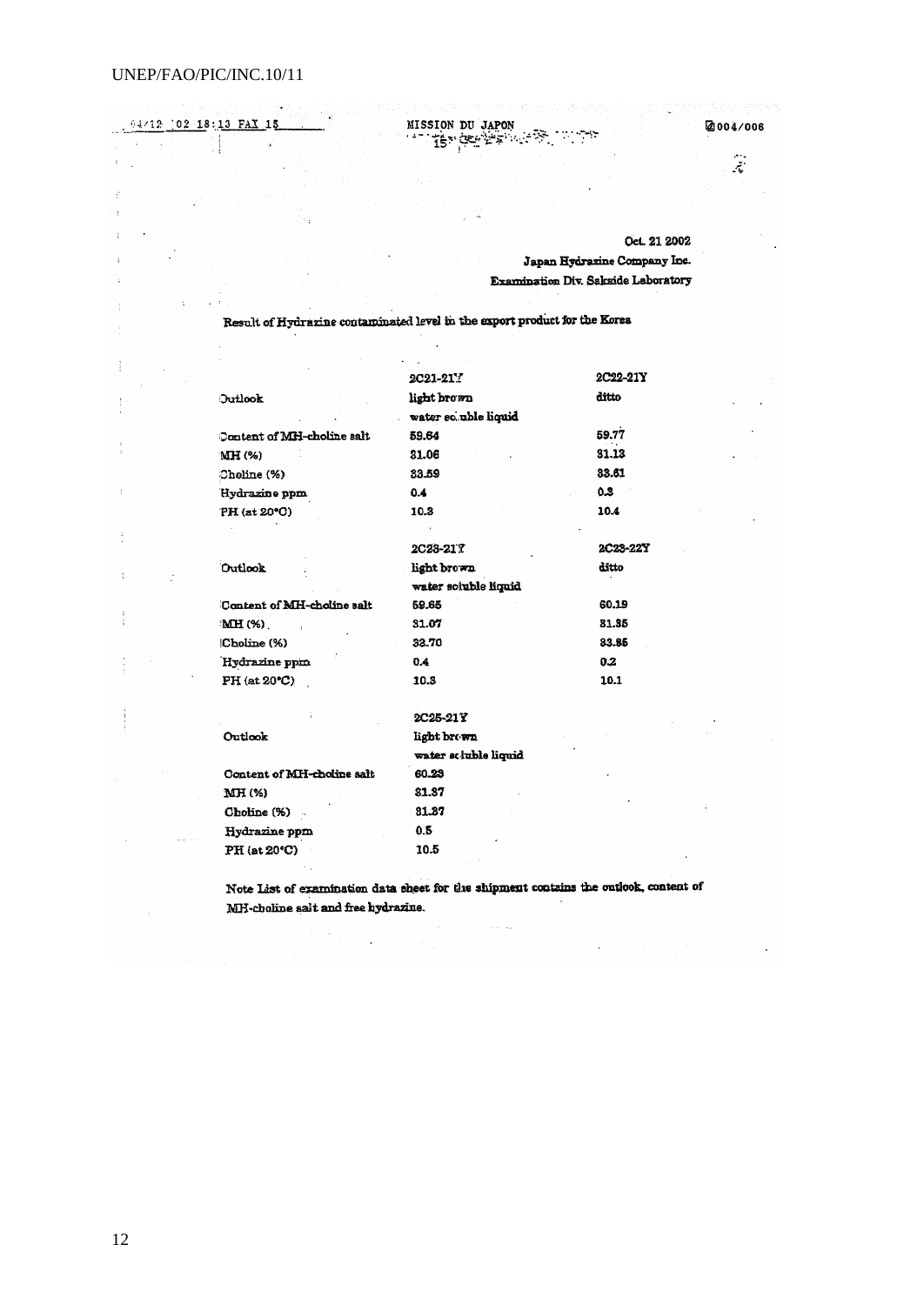@005/006

# 02 18:13 FAX 15

Ψ, MISSION DU JAPON **REACTOR**  $\ddot{\phantom{0}}$ 

## **JAPAN HYDRAZDJE COMPANY, INC.**

INO BLIG.,<br>1-1, UCHISAIWAI-CHO 2CHOME<br>CHIYODA-KU, TOKYO 100-0011, JAPAN

TEL: +81-3-3506-3780 -<br>'FAX: +81-3-3506-3787

 $\ddot{\phantom{a}}$ 

 $\ddot{\phantom{a}}$ 

October 18,2002

متركبات وإرا

## **C-MH** specification

| Preduct code:  | 1340000                      |
|----------------|------------------------------|
| Acpearance :   | light yellowish liquid       |
| C-VIH content: | 59.0-60.4%                   |
| MI i content   | $30.7 - 31.5%$               |
| Choline salt   | $: 33.2 - 34.1%$             |
| Hydrazine      | $\therefore$ 1.0 ppm max.    |
| PF.            | $: 10.0 - 10.7$ at 20 deg.C. |
| Sr.Gr.         | $1.14 - 1.16$ at 20 deg.C.   |

 $\mathbb{R}^4$